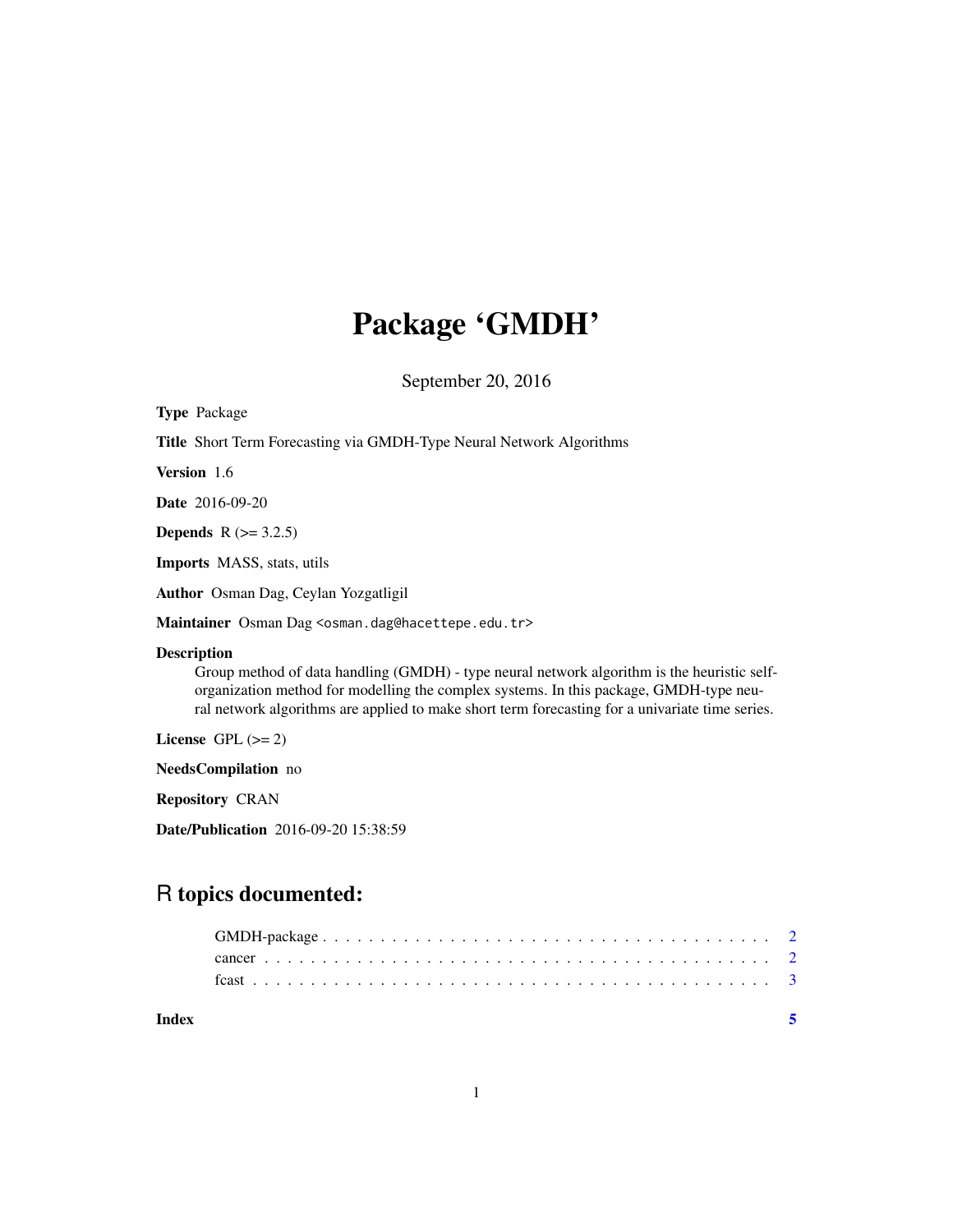# Description

Package GMDH includes a function for short term forecasting of a univariate time series by using GMDH-type neural network algorithms, and a dataset for implementation.

#### Details

| GMDH       |
|------------|
| Package    |
| 1.6        |
| 2016-09-20 |
| $GPL (=2)$ |
|            |

cancer *Cancer Data*

# Description

Yearly cancer death rate (per 100,000 population) of Pennsylvania between 1930 and 2000.

#### Usage

data(cancer)

# Format

A time series with 71 observations on the following variable.

cancer a time series for yearly cancer death rate

#### References

Wei, W. W.S. (2006). *Time Series Analysis: Univariate and Multivariate Methods (2nd ed.)* Boston: Addison-Wesley.

#### Examples

```
data(cancer)
plot(cancer)
out = fcast(cancer, f.number = 2)
out$mean
```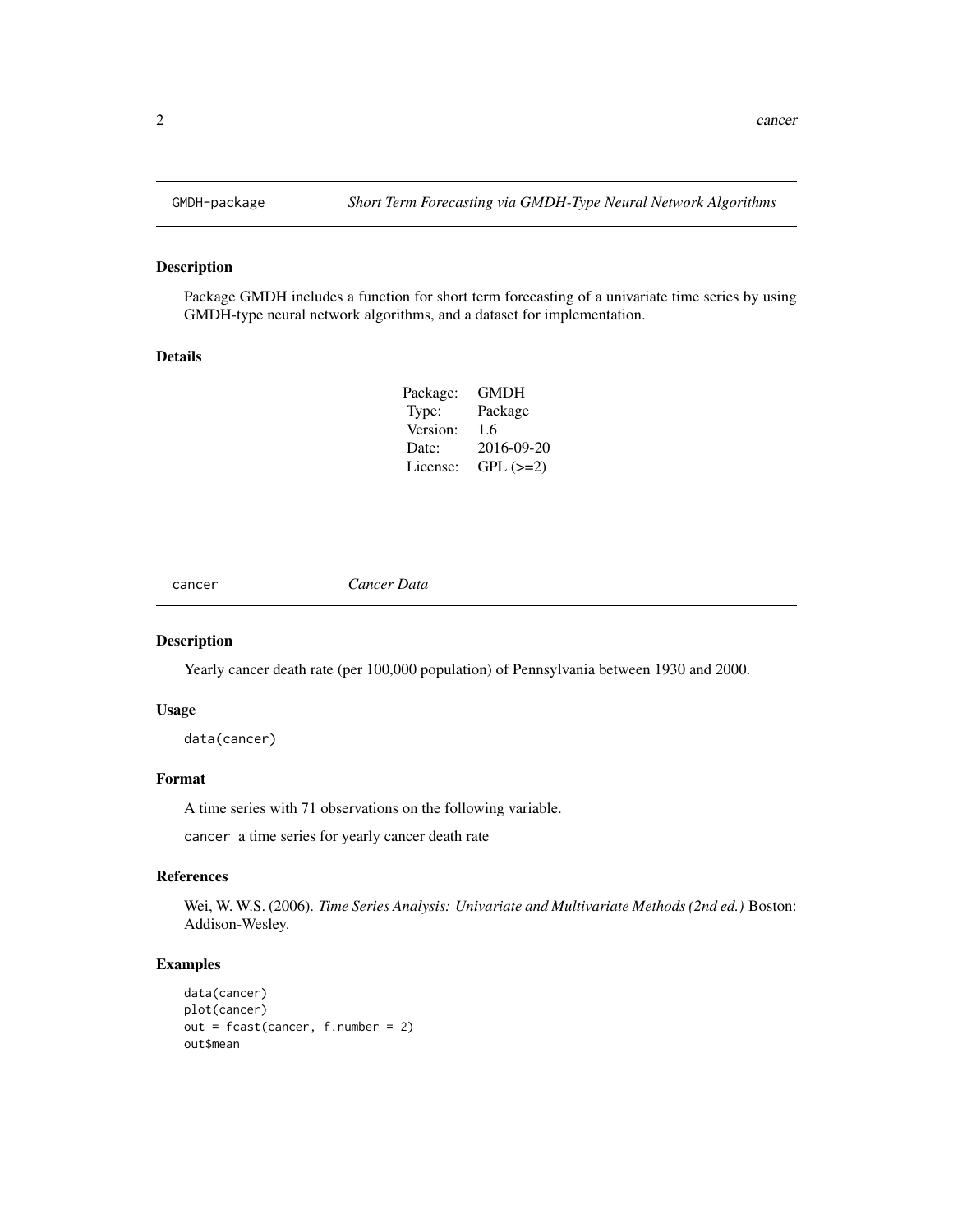<span id="page-2-0"></span>fcast *A Function to Make Short Term Forecasting via GMDH-Type Neural Network Algorithms*

# Description

fcast forecasts time series via GMDH-type neural network algorithms.

# Usage

```
fcast(data, method = "GMDH", input = 4, layer = 3, f.number = 5, level = 95,
tf = "all", weight = 0.7, lambda = c(0, 0.01, 0.02, 0.04, 0.08, 0.16, 0.32, 0.64,1.28,2.56,5.12,10.24))
```
# Arguments

| data     | is a univariate time series of class ts                                                                                                                                                                                                                                                                                                                                                    |
|----------|--------------------------------------------------------------------------------------------------------------------------------------------------------------------------------------------------------------------------------------------------------------------------------------------------------------------------------------------------------------------------------------------|
| method   | expects a character string to choose the desired method to forecast time series.<br>To utilize GMDH-type neural network in forecasting, method is set to "GMDH".<br>One should set method to "RGMDH" for forecasting via Revised GMDH-type<br>neural network. Default is set to "GMDH"                                                                                                     |
| input    | is the number of inputs. Defaults input $=$ 4                                                                                                                                                                                                                                                                                                                                              |
| layer    | is the number of layers. Default is set to layer $= 3$                                                                                                                                                                                                                                                                                                                                     |
| f.number | is the number of observations to be forecasted. Defaults f.number $= 5$                                                                                                                                                                                                                                                                                                                    |
| level    | confidence level for prediction interval. Default is set to 95                                                                                                                                                                                                                                                                                                                             |
| tf       | expects a character string to choose the desired transfer function to be used in<br>forecasting. To use polynomial function, tf should be set to "polynomial". Simi-<br>larly, tf should be set to "sigmoid", "RBF", "tangent" to utilize sigmoid function,<br>radial basis function and tangent function, respectively. To use all functions si-<br>multaneously, default is set to "all" |
| weight   | is the percent of the data set to be utilized as learning set to estimate regulariza-<br>tion parameter via validation. Default is set to weight $= 0.70$                                                                                                                                                                                                                                  |
| lambda   | is a vector which includes the sequence of feasible regularization parameters.<br>Defaults lambda=c(0,0.01,0.02,0.04,0.08,0.16,0.32,0.64,1.28,2.56,5.12,10.24)                                                                                                                                                                                                                             |

## Value

Returns a list containing following elements:

| method | the forecasting method as a character string |
|--------|----------------------------------------------|
| mean   | point forecasts as a time series             |
| lower  | lower limits for prediction interval         |
| upper  | upper limits for prediction interval         |
| level  | confidence level for prediction interval     |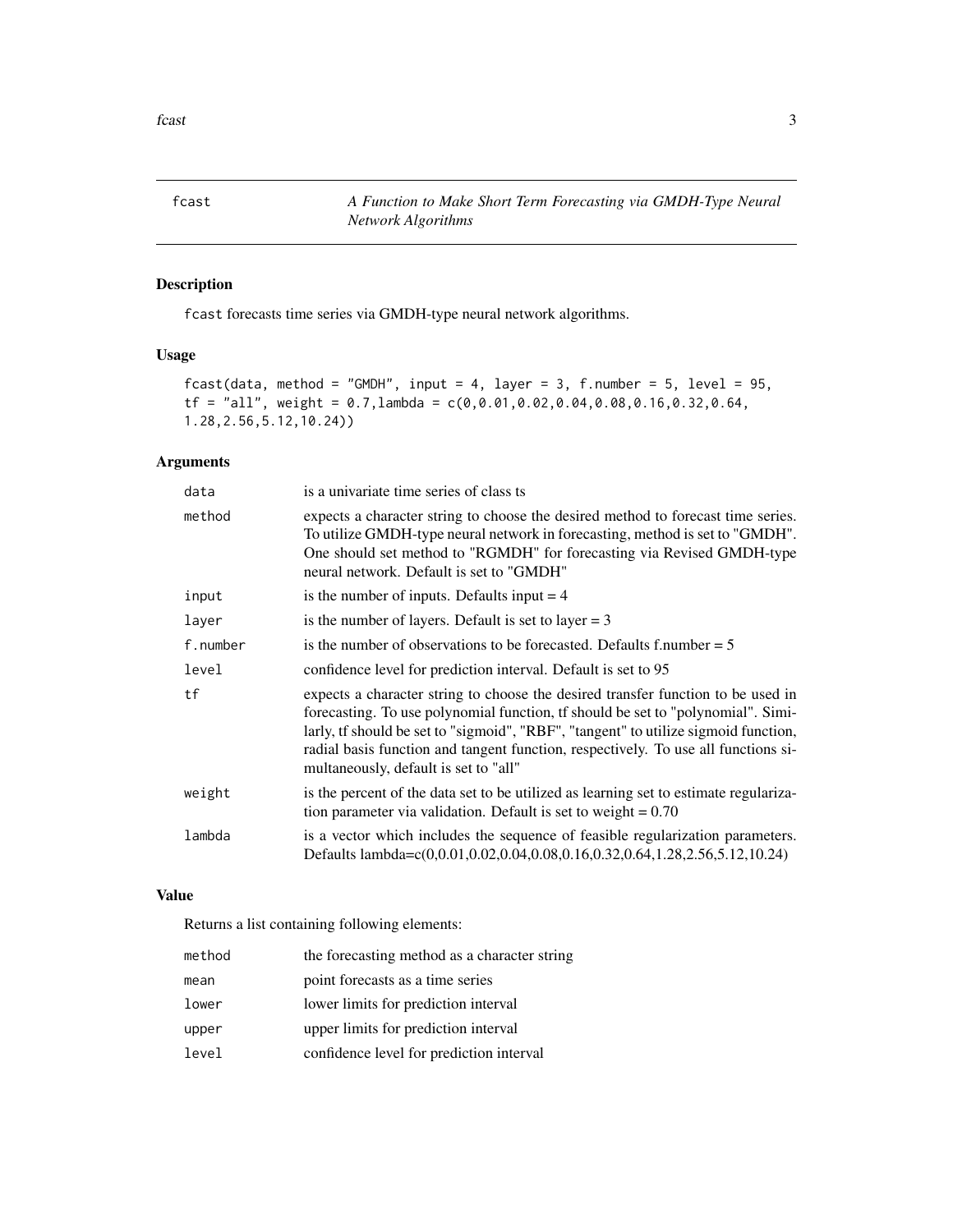|           | the original time series                                                |
|-----------|-------------------------------------------------------------------------|
| fitted    | the fitted values                                                       |
| residuals | the residuals of the model. The residuals are x minus the fitted values |

## Author(s)

Osman Dag, Ceylan Yozgatligil

# References

Dag, O., Yozgatligil, C. (2016). GMDH: An R Package for Short Term Forecasting via GMDH-Type Neural Network Algorithms. *The R Journal*, 8:1, 379-386.

Ivakhnenko, A. G. (1966). Group Method of Data Handling - A Rival of the Method of Stochastic Approximation. *Soviet Automatic Control*, 13, 43-71.

Kondo, T., Ueno, J. (2006). Revised GMDH-Type Neural Network Algorithm With A Feedback Loop Identifying Sigmoid Function Neural Network. *International Journal of Innovative Computing, Information and Control*, 2:5, 985-996.

## Examples

```
data = ts(rnorm(100, 10, 1))
out = fcast(data)
out
data = ts(rnorm(100, 10, 1))
out = fcast(data, input = 6, layer = 2, f_number = 1)out$mean
out$fitted
out$residuals
plot(out$residuals)
hist(out$residuals)
```